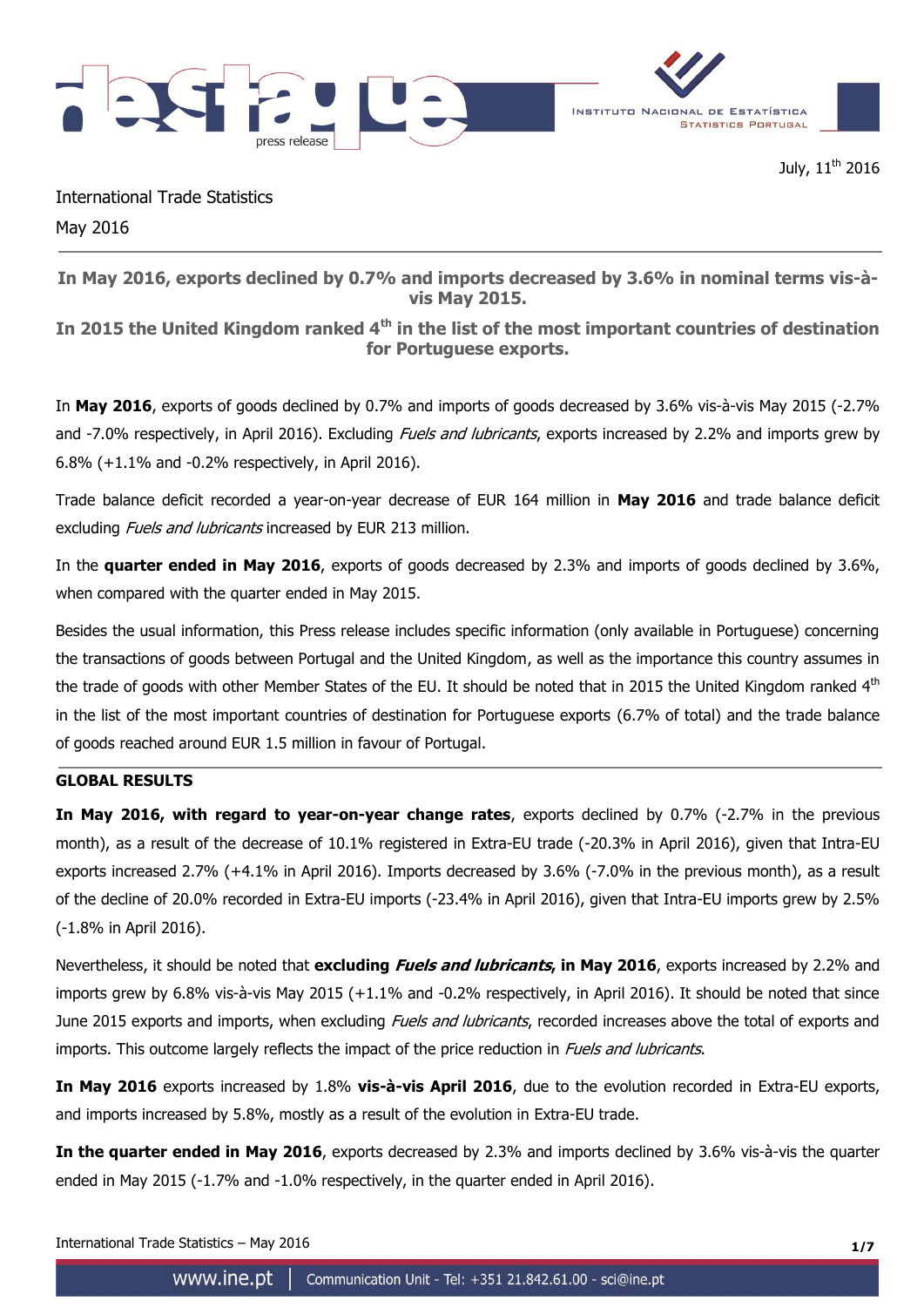

INSTITUTO NACIONAL DE ESTATÍSTICA **STATISTICS PORTUGAL** 

| <b>EXPORTS</b> |                                                                                                                                                                                                              |                                                                                                                                        |                                                                                                   |                                                                                                     |                                                                                                                                    |                                                                                             |                                                                                                     |                                                                                     |  |
|----------------|--------------------------------------------------------------------------------------------------------------------------------------------------------------------------------------------------------------|----------------------------------------------------------------------------------------------------------------------------------------|---------------------------------------------------------------------------------------------------|-----------------------------------------------------------------------------------------------------|------------------------------------------------------------------------------------------------------------------------------------|---------------------------------------------------------------------------------------------|-----------------------------------------------------------------------------------------------------|-------------------------------------------------------------------------------------|--|
|                |                                                                                                                                                                                                              |                                                                                                                                        | <b>TOTAL</b>                                                                                      |                                                                                                     |                                                                                                                                    | <b>TOTAL EXCLUDING FUELS AND</b><br><b>LUBRICANTS</b>                                       | <b>TOTAL</b><br><b>QUARTER ENDED IN:</b>                                                            |                                                                                     |  |
| <b>YEAR</b>    | <b>MONTH</b>                                                                                                                                                                                                 |                                                                                                                                        | <b>GROWTH RATE (%)</b>                                                                            |                                                                                                     |                                                                                                                                    |                                                                                             | <b>GROWTH RATE (%)</b>                                                                              | <b>GROWTH RATE (%)</b>                                                              |  |
|                |                                                                                                                                                                                                              | € Million                                                                                                                              | Year-on-<br>year                                                                                  | Month-to-<br>month                                                                                  | € Million                                                                                                                          | Year-on-<br>year                                                                            | Month-to-<br>month                                                                                  | Year-on-year                                                                        |  |
| 2014           | MAY<br><b>JUNE</b><br><b>JULY</b><br><b>AUGUST</b><br><b>SEPTEMBER</b><br><b>OCTOBER</b><br><b>NOVEMBER</b><br><b>DECEMBER</b>                                                                               | 4 0 7 9<br>4 1 8 3<br>4 4 8 1<br>3 2 3 5<br>4 0 67<br>4 6 3 7<br>4 1 2 5<br>3 6 9 1                                                    | $-3.9$<br>6.3<br>2.4<br>$-2.5$<br>3.4<br>9.4<br>$-0.9$<br>3.9                                     | 5.1<br>2.5<br>7.1<br>$-27.8$<br>25.7<br>14.0<br>$-11.0$<br>$-10.5$                                  | 3848<br>3735<br>4 1 1 5<br>2 8 6 9<br>3742<br>4 2 5 0<br>3 7 4 3<br>3 3 9 0                                                        | 0.5<br>4.7<br>3.9<br>$-0.3$<br>4.4<br>9.8<br>$-0.7$<br>5.8                                  | 3.9<br>$-3.0$<br>10.2<br>$-30.3$<br>30.4<br>13.6<br>$-11.9$<br>$-9.4$                               | $-3.4$<br>$-1.0$<br>1.5<br>2.3<br>1.3<br>3.9<br>4.0<br>4.2                          |  |
| 2015           | <b>TOTAL</b><br><b>JANUARY</b><br><b>FEBRUARY</b><br><b>MARCH</b><br>APRIL<br>MAY<br><b>JUNE</b><br><b>JULY</b><br><b>AUGUST</b><br><b>SEPTEMBER</b><br><b>OCTOBER</b><br><b>NOVEMBER</b><br><b>DECEMBER</b> | 49 870<br>3788<br>3 9 7 3<br>4 4 0 8<br>4 2 5 8<br>4 2 5 1<br>4 5 5 5<br>4 6 9 6<br>3 3 1 9<br>4 1 4 0<br>4 5 24<br>4 3 3 0<br>3 6 2 9 | 3.8<br>$-3.4$<br>4.2<br>11.9<br>9.7<br>4.2<br>8.9<br>4.8<br>2.6<br>1.8<br>$-2.4$<br>5.0<br>$-1.7$ | 2.6<br>4.9<br>11.0<br>$-3.4$<br>$-0.2$<br>7.1<br>3.1<br>$-29.3$<br>24.7<br>9.3<br>$-4.3$<br>$-16.2$ | 46 205<br>3 5 2 3<br>3 701<br>4 1 0 3<br>3 9 0 5<br>3898<br>4 1 5 5<br>4 3 4 4<br>3 0 1 7<br>3863<br>4 2 2 9<br>4 0 5 9<br>3 4 0 8 | 4.3<br>0.1<br>2.5<br>9.3<br>5.4<br>1.3<br>11.3<br>5.6<br>5.2<br>3.2<br>$-0.5$<br>8.4<br>0.6 | 3.9<br>5.0<br>10.9<br>$-4.8$<br>$-0.2$<br>6.6<br>4.5<br>$-30.5$<br>28.0<br>9.5<br>$-4.0$<br>$-16.0$ | $-0.3$<br>1.5<br>4.2<br>8.6<br>8.6<br>7.6<br>6.0<br>5.6<br>3.2<br>0.4<br>1.3<br>0.2 |  |
| 2016           | <b>JANUARY</b><br><b>FEBRUARY</b><br>MARCH<br><b>APRIL</b><br>MAY                                                                                                                                            | 3 6 9 5<br>4 0 2 6<br>4 2 4 8<br>4 1 4 5<br>4 2 2 1                                                                                    | $-2.4$<br>1.3<br>$-3.6$<br>$-2.7$<br>$-0.7$                                                       | 1.8<br>8.9<br>5.5<br>$-2.4$<br>1.8                                                                  | 3 4 7 8<br>3833<br>4 0 6 5<br>3 9 4 7<br>3 9 8 4                                                                                   | $-1.3$<br>3.6<br>$-0.9$<br>1.1<br>2.2                                                       | 2.0<br>10.2<br>6.1<br>$-2.9$<br>0.9                                                                 | 0.4<br>$-0.9$<br>$-1.6$<br>$-1.7$<br>$-2.3$                                         |  |



International Trade Statistics – May 2016 **2/7**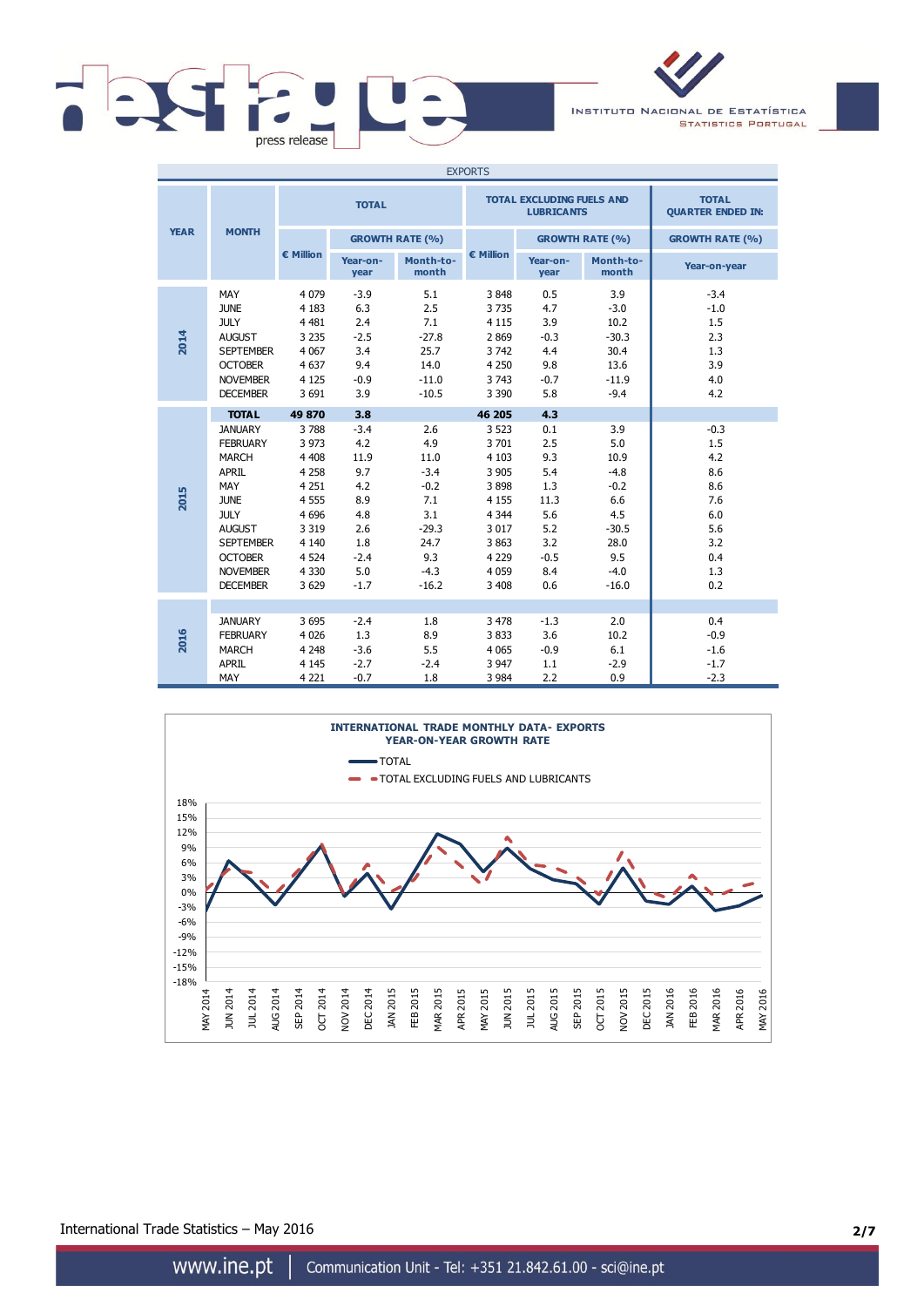

INSTITUTO NACIONAL DE ESTATÍSTICA **STATISTICS PORTUGAL** 

| <b>IMPORTS</b> |                                                                                                                                                                                                                     |                                                                                                                                         |                                                                                                           |                                                                                                    |                                                                                                                                       |                                                                                               |                                                                                                       |                                                                                                        |  |
|----------------|---------------------------------------------------------------------------------------------------------------------------------------------------------------------------------------------------------------------|-----------------------------------------------------------------------------------------------------------------------------------------|-----------------------------------------------------------------------------------------------------------|----------------------------------------------------------------------------------------------------|---------------------------------------------------------------------------------------------------------------------------------------|-----------------------------------------------------------------------------------------------|-------------------------------------------------------------------------------------------------------|--------------------------------------------------------------------------------------------------------|--|
|                |                                                                                                                                                                                                                     |                                                                                                                                         | <b>TOTAL</b>                                                                                              |                                                                                                    |                                                                                                                                       | <b>TOTAL EXCLUDING FUELS AND</b><br><b>LUBRICANTS</b>                                         | <b>TOTAL</b><br><b>QUARTER ENDED IN:</b>                                                              |                                                                                                        |  |
| <b>YEAR</b>    | <b>MONTH</b>                                                                                                                                                                                                        |                                                                                                                                         |                                                                                                           | <b>GROWTH RATE (%)</b>                                                                             |                                                                                                                                       |                                                                                               | <b>GROWTH RATE (%)</b>                                                                                | <b>GROWTH RATE (%)</b>                                                                                 |  |
|                |                                                                                                                                                                                                                     | € Million                                                                                                                               | Year-on-<br>year                                                                                          | Month-to-<br>month                                                                                 | € Million                                                                                                                             | Year-on-<br>year                                                                              | Month-to-<br>month                                                                                    | Year-on-year                                                                                           |  |
| 2014           | MAY<br><b>JUNE</b><br><b>JULY</b><br><b>AUGUST</b><br><b>SEPTEMBER</b><br><b>OCTOBER</b><br><b>NOVEMBER</b><br><b>DECEMBER</b>                                                                                      | 5 0 2 9<br>5 0 7 2<br>5 4 5 9<br>4 1 5 2<br>5 2 4 6<br>5 5 0 8<br>4 9 2 5<br>4786                                                       | 3.1<br>10.1<br>4.6<br>$-2.2$<br>7.5<br>1.8<br>2.3<br>3.4                                                  | 10.6<br>0.9<br>7.6<br>$-23.9$<br>26.4<br>5.0<br>$-10.6$<br>$-2.8$                                  | 4 1 3 6<br>4 0 7 1<br>4 4 3 3<br>3 3 7 0<br>4 3 2 4<br>4 6 1 3<br>4 2 4 4<br>4 0 0 7                                                  | 5.3<br>8.2<br>7.6<br>4.6<br>10.1<br>7.6<br>4.8<br>$-0.3$                                      | 3.5<br>$-1.6$<br>8.9<br>$-24.0$<br>28.3<br>6.7<br>$-8.0$<br>$-5.6$                                    | $-0.1$<br>2.2<br>5.8<br>4.4<br>3.6<br>2.5<br>3.8<br>2.5                                                |  |
| 2015           | <b>TOTAL</b><br><b>JANUARY</b><br><b>FEBRUARY</b><br><b>MARCH</b><br><b>APRIL</b><br>MAY<br><b>JUNE</b><br><b>JULY</b><br><b>AUGUST</b><br><b>SEPTEMBER</b><br><b>OCTOBER</b><br><b>NOVEMBER</b><br><b>DECEMBER</b> | 60 242<br>4 4 2 1<br>4 4 8 0<br>5 3 1 5<br>5 2 4 3<br>5 3 5 2<br>5 4 1 1<br>5 4 1 0<br>4 2 1 3<br>5 2 1 6<br>5 3 3 6<br>5 0 2 7<br>4818 | 2.0<br>$-10.0$<br>$-3.6$<br>11.9<br>15.3<br>6.4<br>6.7<br>$-0.9$<br>1.5<br>$-0.6$<br>$-3.1$<br>2.1<br>0.7 | $-7.6$<br>1.3<br>18.7<br>$-1.4$<br>2.1<br>1.1<br>0.0<br>$-22.1$<br>23.8<br>2.3<br>$-5.8$<br>$-4.2$ | 52 344<br>3795<br>4 0 2 1<br>4 6 5 6<br>4 4 8 9<br>4 4 1 9<br>4 6 7 2<br>4 6 9 1<br>3 5 4 7<br>4 602<br>4 7 1 3<br>4 4 6 7<br>4 2 7 1 | 6.8<br>$-1.0$<br>6.3<br>11.3<br>12.4<br>6.9<br>14.8<br>5.8<br>5.2<br>6.4<br>2.2<br>5.3<br>6.6 | $-5.3$<br>5.9<br>15.8<br>$-3.6$<br>$-1.6$<br>5.7<br>0.4<br>$-24.4$<br>29.7<br>2.4<br>$-5.2$<br>$-4.4$ | $-1.5$<br>$-3.5$<br>$-0.6$<br>7.8<br>11.1<br>9.3<br>3.9<br>2.4<br>$-0.1$<br>$-0.9$<br>$-0.6$<br>$-0.3$ |  |
| 2016           | <b>JANUARY</b><br><b>FEBRUARY</b><br><b>MARCH</b><br><b>APRIL</b><br>MAY                                                                                                                                            | 4 3 6 5<br>4 7 1 4<br>5 3 0 4<br>4876<br>5 1 5 8                                                                                        | $-1.3$<br>5.2<br>$-0.2$<br>$-7.0$<br>$-3.6$                                                               | $-9.4$<br>8.0<br>12.5<br>$-8.1$<br>5.8                                                             | 4 0 0 0<br>4 3 2 4<br>4 8 1 6<br>4 4 8 2<br>4718                                                                                      | 5.4<br>7.5<br>3.4<br>$-0.2$<br>6.8                                                            | $-6.3$<br>8.1<br>11.4<br>$-6.9$<br>5.3                                                                | 0.5<br>1.5<br>1.2<br>$-1.0$<br>$-3.6$                                                                  |  |



International Trade Statistics – May 2016 **3/7**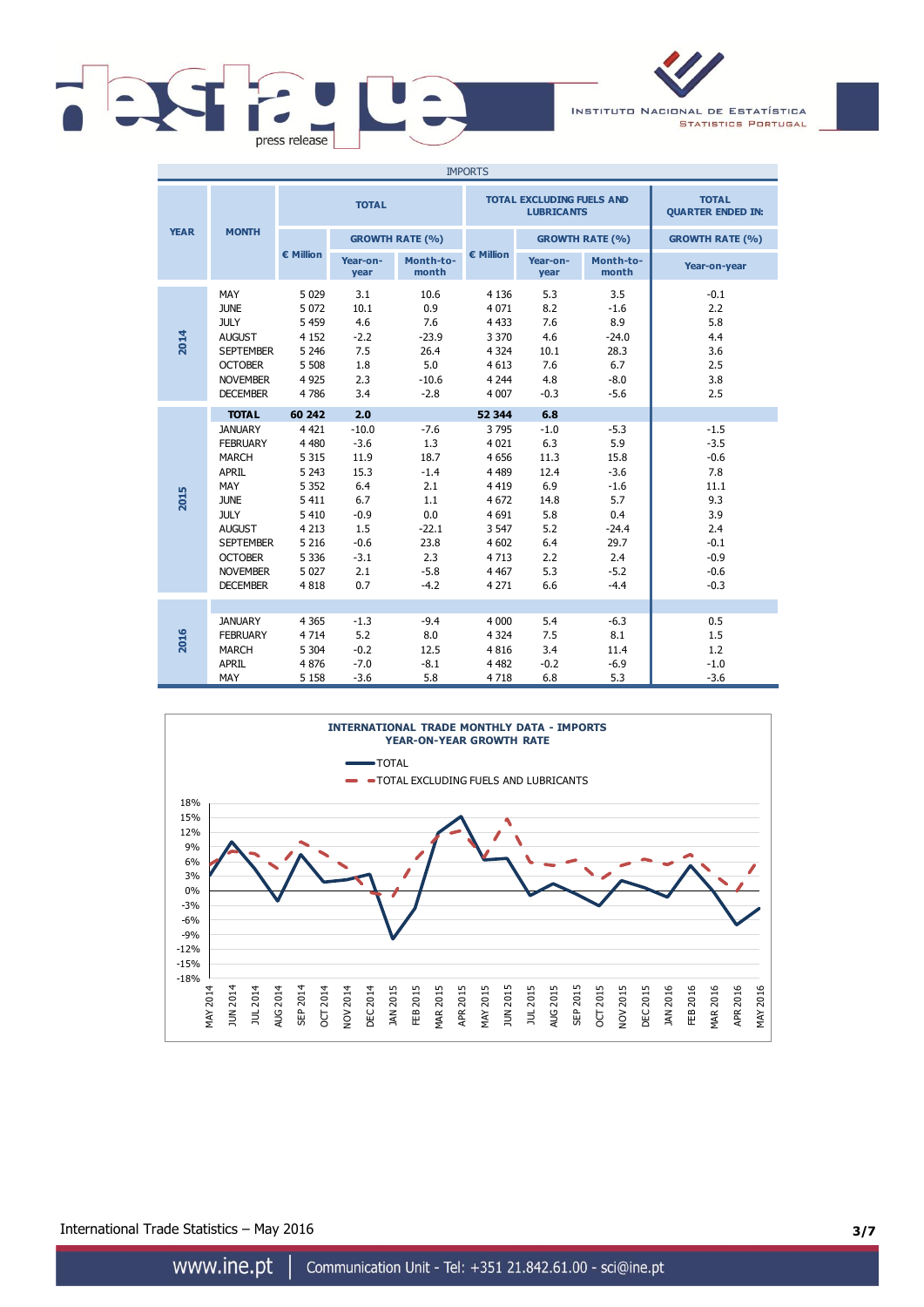

**In May 2016**, the **trade balance** deficit reached EUR 937 million, which stood for a reduction of EUR 164 million in comparison with May 2015.

Excluding Fuels and lubricants, trade balance stood at EUR -734 million **in May 2016**, corresponding to an increase of EUR 213 million in the trade deficit vis-à-vis May 2015.

| <b>TRADE BALANCE</b> |                                                                                                                                                                                              |                                                                                                                         |                                                                                         |                                                                                                   |                                                                                                                      |                                                                                                            |                                                                                                           |                                                                                         |  |
|----------------------|----------------------------------------------------------------------------------------------------------------------------------------------------------------------------------------------|-------------------------------------------------------------------------------------------------------------------------|-----------------------------------------------------------------------------------------|---------------------------------------------------------------------------------------------------|----------------------------------------------------------------------------------------------------------------------|------------------------------------------------------------------------------------------------------------|-----------------------------------------------------------------------------------------------------------|-----------------------------------------------------------------------------------------|--|
|                      |                                                                                                                                                                                              | <b>TOTAL</b>                                                                                                            |                                                                                         |                                                                                                   |                                                                                                                      | <b>TOTAL EXCLUDING FUELS AND</b><br><b>LUBRICANTS</b>                                                      | <b>TOTAL</b><br><b>QUARTER ENDED IN:</b>                                                                  |                                                                                         |  |
| <b>YEAR</b>          | <b>MONTH</b>                                                                                                                                                                                 |                                                                                                                         | GROWTH (10 <sup>6</sup> Eur)                                                            |                                                                                                   |                                                                                                                      |                                                                                                            | GROWTH (10 <sup>6</sup> Eur)                                                                              | GROWTH (10 <sup>6</sup> Eur)                                                            |  |
|                      |                                                                                                                                                                                              | € Million                                                                                                               | Year-on-<br>year                                                                        | Month-to-<br>month                                                                                | € Million                                                                                                            | Year-on-<br>year                                                                                           | Month-to-<br>month                                                                                        | Year-on-year                                                                            |  |
| 2014                 | MAY<br><b>JUNE</b><br><b>JULY</b><br><b>AUGUST</b><br><b>SEPTEMBER</b><br><b>OCTOBER</b><br><b>NOVEMBER</b><br><b>DECEMBER</b>                                                               | $-950$<br>$-889$<br>$-978$<br>$-916$<br>$-1178$<br>$-871$<br>$-800$<br>$-1095$                                          | $-316$<br>$-217$<br>$-138$<br>8<br>$-230$<br>299<br>$-148$<br>$-18$                     | $-283$<br>61<br>$-89$<br>61<br>$-262$<br>307<br>71<br>$-295$                                      | $-287$<br>$-336$<br>$-319$<br>$-501$<br>$-582$<br>$-362$<br>$-501$<br>$-617$                                         | $-190$<br>$-141$<br>$-158$<br>$-157$<br>$-236$<br>53<br>$-220$<br>199                                      | 3<br>$-49$<br>18<br>$-183$<br>$-81$<br>220<br>$-138$<br>$-117$                                            | $-398$<br>$-439$<br>$-670$<br>$-346$<br>$-360$<br>77<br>$-79$<br>133                    |  |
|                      | <b>TOTAL</b>                                                                                                                                                                                 | $-10371$                                                                                                                | 607                                                                                     |                                                                                                   | $-6138$                                                                                                              | $-1424$                                                                                                    |                                                                                                           |                                                                                         |  |
| 2015                 | <b>JANUARY</b><br><b>FEBRUARY</b><br><b>MARCH</b><br>APRIL<br>MAY<br><b>JUNE</b><br><b>JULY</b><br><b>AUGUST</b><br><b>SEPTEMBER</b><br><b>OCTOBER</b><br><b>NOVEMBER</b><br><b>DECEMBER</b> | $-633$<br>$-507$<br>$-907$<br>$-985$<br>$-1101$<br>$-856$<br>$-713$<br>$-894$<br>$-1076$<br>$-812$<br>$-697$<br>$-1189$ | 358<br>326<br>$-98$<br>$-318$<br>$-151$<br>33<br>264<br>22<br>102<br>60<br>103<br>$-94$ | 462<br>126<br>$-400$<br>$-77$<br>$-116$<br>245<br>143<br>$-181$<br>$-182$<br>264<br>115<br>$-492$ | $-273$<br>$-320$<br>$-553$<br>$-583$<br>$-521$<br>$-517$<br>$-348$<br>$-530$<br>$-738$<br>$-485$<br>$-408$<br>$-863$ | 44<br>$-149$<br>$-122$<br>$-293$<br>$-234$<br>$-181$<br>$-29$<br>$-28$<br>$-156$<br>$-122$<br>93<br>$-245$ | 345<br>$-48$<br>$-233$<br>$-31$<br>62<br>$\overline{4}$<br>170<br>$-182$<br>$-209$<br>253<br>77<br>$-455$ | 191<br>666<br>586<br>$-90$<br>$-567$<br>$-437$<br>146<br>320<br>389<br>184<br>265<br>69 |  |
| 2016                 | <b>JANUARY</b><br><b>FEBRUARY</b><br><b>MARCH</b><br><b>APRIL</b><br>MAY                                                                                                                     | $-670$<br>$-688$<br>$-1056$<br>$-731$<br>$-937$                                                                         | $-37$<br>$-181$<br>$-149$<br>254<br>164                                                 | 519<br>$-19$<br>$-368$<br>325<br>$-206$                                                           | $-522$<br>$-491$<br>$-750$<br>$-534$<br>$-734$                                                                       | $-249$<br>$-170$<br>$-198$<br>49<br>$-213$                                                                 | 341<br>31<br>$-260$<br>216<br>$-200$                                                                      | $-28$<br>$-312$<br>$-367$<br>$-77$<br>269                                               |  |



International Trade Statistics – May 2016 **4/7**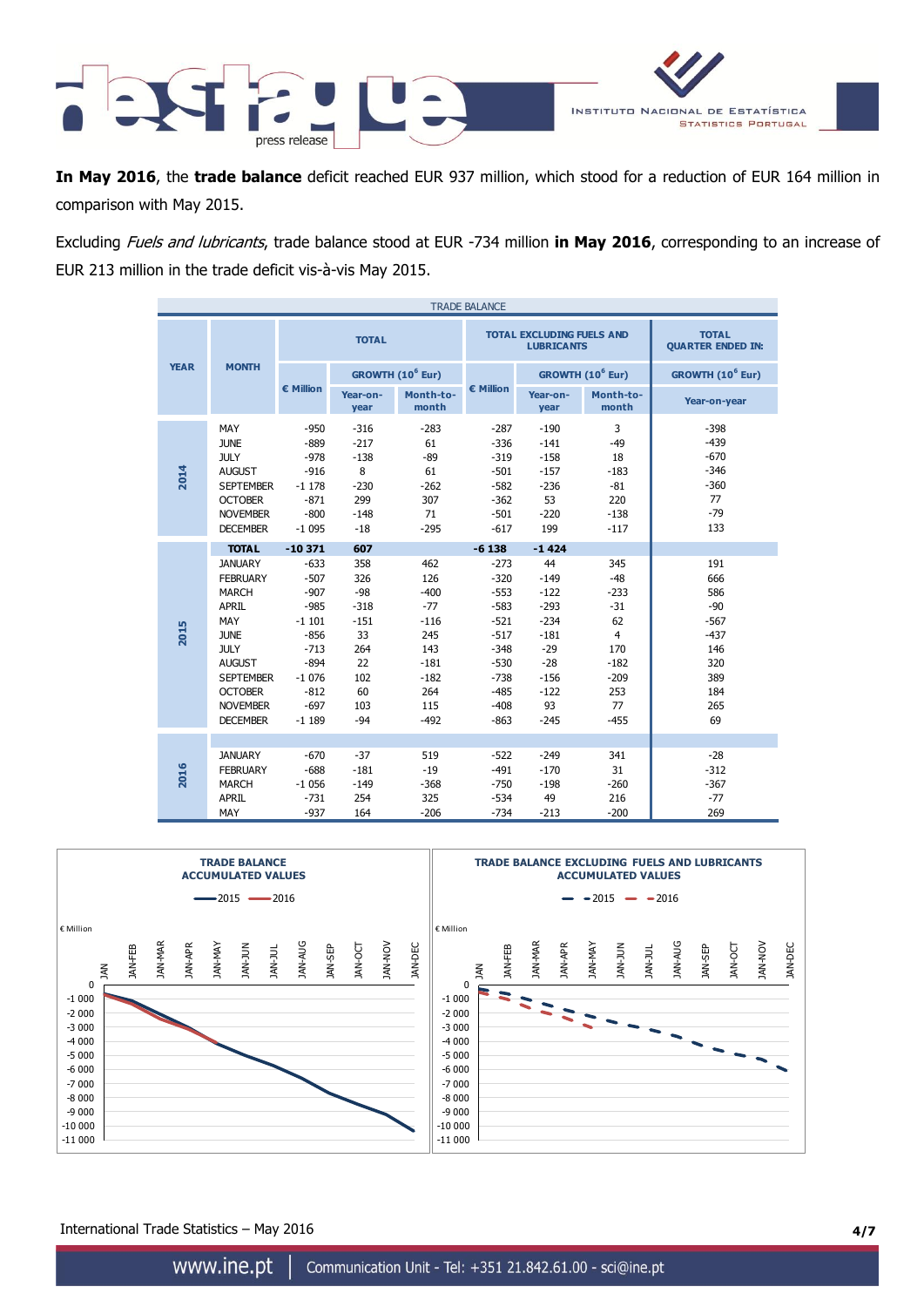



## **BROAD ECONOMIC CATEGORIES**

In **May 2016**, in both **exports** and **imports** the emphasis clearly went to the steep reduction in Fuels and lubricants (-32.9% and -52.9% respectively) when compared with May 2015. Contrary to this outcome, it should also be noted the increase in exports of Capital goods (+9.8%) and imports of Transport equipment and accessories (+12.3%) and Consumer goods (+12.8%).

| <b>EXPORTS BY BEC</b>                                 |                    |                    |                        |                              |                          |                    |               |                              |
|-------------------------------------------------------|--------------------|--------------------|------------------------|------------------------------|--------------------------|--------------------|---------------|------------------------------|
|                                                       |                    |                    | <b>REFERENCE MONTH</b> |                              | <b>QUARTER ENDED IN:</b> |                    |               |                              |
| <b>BROAD ECONOMIC CATEGORIES</b>                      |                    | € Million          |                        | <b>GROWTH</b><br><b>RATE</b> | € Million                |                    |               | <b>GROWTH</b><br><b>RATE</b> |
|                                                       | <b>MAY</b><br>2016 | <b>MAY</b><br>2015 | <b>GROWTH</b>          | $\frac{9}{6}$                | <b>MAY</b><br>2016       | <b>MAY</b><br>2015 | <b>GROWTH</b> | $\frac{0}{0}$                |
|                                                       |                    |                    |                        |                              |                          |                    |               |                              |
| <b>FOOD AND BEVERAGES</b>                             | 429                | 406                | 23                     | 5.8                          | 1 2 8 3                  | 1 2 6 0            | 24            | 1.9                          |
| PRIMARY                                               | 123                | 115                | 8                      | 7.0                          | 373                      | 370                | 4             | 1.0                          |
| <b>PROCESSED</b>                                      | 306                | 291                | 15                     | 5.3                          | 910                      | 890                | 20            | 2.2                          |
| INDUSTRIAL SUPPLIES NOT ELSEWHERE SPECIFIED           | 1 4 3 2            | 1 4 5 7            | $-25$                  | $-1.7$                       | 4 3 3 7                  | 4 4 6 1            | $-124$        | $-2.8$                       |
| PRIMARY                                               | 104                | 125                | $-21$                  | $-16.6$                      | 335                      | 397                | $-62$         | $-15.6$                      |
| <b>PROCESSED</b>                                      | 1 3 2 8            | 1 3 3 2            | $-4$                   | $-0.3$                       | 4 0 0 2                  | 4 0 64             | $-62$         | $-1.5$                       |
| <b>FUELS AND LUBRICANTS</b>                           | 237                | 353                | $-116$                 | $-32.9$                      | 617                      | 1 0 1 0            | $-394$        | $-39.0$                      |
| PRIMARY                                               | 0                  | 0                  | $\mathbf 0$            | 63.0                         | 1                        | 0                  | $\mathbf{0}$  | 17.9                         |
| <b>PROCESSED</b>                                      | 237                | 353                | $-116$                 | $-33.0$                      | 616                      | 1 0 1 0            | $-394$        | $-39.0$                      |
| CAPITAL GOODS, AND PARTS AND ACCESSORIES THEREOF (1)  | 586                | 534                | 52                     | 9.8                          | 1 709                    | 1670               | 39            | 2.3                          |
| CAPITAL GOODS (1)                                     | 349                | 322                | 27                     | 8.3                          | 1 0 2 3                  | 1 0 1 4            | 10            | 0.9                          |
| PARTS AND ACCESSORIES                                 | 237                | 211                | 25                     | 12.0                         | 686                      | 657                | 29            | 4.4                          |
| TRANSPORT EQUIPMENT AND PARTS AND ACCESSORIES THEREOF | 707                | 700                | $\overline{7}$         | 1.0                          | 2 1 1 8                  | 2 0 8 3            | 35            | 1.7                          |
| PASSENGER MOTOR CARS                                  | 179                | 230                | $-51$                  | $-22.2$                      | 518                      | 590                | $-72$         | $-12.2$                      |
| <b>OTHER</b>                                          | 91                 | 84                 | 7                      | 7.8                          | 279                      | 285                | $-5$          | $-1.9$                       |
| PARTS AND ACCESSORIES                                 | 438                | 386                | 52                     | 13.4                         | 1 3 2 0                  | 1 2 0 8            | 112           | 9.3                          |
| CONSUMER GOODS NOT ELSEWHERE SPECIFIED                | 826                | 798                | 29                     | 3.6                          | 2 5 3 5                  | 2 4 2 0            | 114           | 4.7                          |
| <b>DURABLE</b>                                        | 111                | 106                | 6                      | 5.4                          | 348                      | 322                | 27            | 8.2                          |
| <b>SEMI-DURABLE</b>                                   | 427                | 397                | 29                     | 7.4                          | 1 3 1 8                  | 1 2 4 4            | 74            | 5.9                          |
| <b>NON-DURABLE</b>                                    | 288                | 295                | $-7$                   | $-2.3$                       | 869                      | 855                | 14            | 1.7                          |
| <b>GOODS NOT ELSEWHERE SPECIFIED</b>                  | $\overline{4}$     | $\overline{4}$     | $\mathbf{0}$           | $-8.5$                       | 15                       | 12                 | 3             | 22.6                         |
| (1) - EXCEPT TRANSPORT EQUIPMENT                      |                    |                    |                        |                              |                          |                    |               |                              |

| <b>IMPORTS BY BEC</b>                                 |                    |                    |                        |                              |                          |                    |                |                              |
|-------------------------------------------------------|--------------------|--------------------|------------------------|------------------------------|--------------------------|--------------------|----------------|------------------------------|
|                                                       |                    |                    | <b>REFERENCE MONTH</b> |                              | <b>QUARTER ENDED IN:</b> |                    |                |                              |
| <b>BROAD ECONOMIC CATEGORIES</b>                      |                    | € Million          |                        | <b>GROWTH</b><br><b>RATE</b> | € Million                |                    |                | <b>GROWTH</b><br><b>RATE</b> |
|                                                       | <b>MAY</b><br>2016 | <b>MAY</b><br>2015 | <b>GROWTH</b>          | $\frac{9}{6}$                | <b>MAY</b><br>2016       | <b>MAY</b><br>2015 | <b>GROWTH</b>  | O <sub>0</sub>               |
|                                                       |                    |                    |                        |                              |                          |                    |                |                              |
| <b>FOOD AND BEVERAGES</b>                             | 712                | 681                | 31                     | 4.5                          | 2071                     | 2 0 7 2            | $\Omega$       | 0.0                          |
| PRIMARY                                               | 315                | 302                | 13                     | 4.4                          | 920                      | 931                | $-12$          | $-1.3$                       |
| <b>PROCESSED</b>                                      | 397                | 379                | 17                     | 4.6                          | 1 1 5 2                  | 1 1 4 0            | 12             | 1.0                          |
| INDUSTRIAL SUPPLIES NOT ELSEWHERE SPECIFIED           | 1 5 1 5            | 1 5 1 4            | $\mathbf{1}$           | 0.1                          | 4 5 32                   | 4 5 8 3            | $-51$          | $-1.1$                       |
| PRIMARY                                               | 154                | 148                | 6                      | 4.0                          | 447                      | 488                | $-41$          | $-8.4$                       |
| <b>PROCESSED</b>                                      | 1 3 6 1            | 1 3 6 6            | $-5$                   | $-0.4$                       | 4 0 8 5                  | 4 0 9 5            | $-9$           | $-0.2$                       |
| <b>FUELS AND LUBRICANTS</b>                           | 440                | 933                | $-494$                 | $-52.9$                      | 1 3 2 2                  | 2 3 4 6            | $-1024$        | $-43.7$                      |
| PRIMARY                                               | 315                | 738                | $-423$                 | $-57.3$                      | 989                      | 1813               | $-824$         | $-45.5$                      |
| <b>PROCESSED</b>                                      | 124                | 195                | $-71$                  | $-36.3$                      | 333                      | 533                | $-200$         | $-37.6$                      |
| CAPITAL GOODS, AND PARTS AND ACCESSORIES THEREOF (1)  | 772                | 697                | 75                     | 10.8                         | 2 2 8 1                  | 2 1 7 8            | 103            | 4.7                          |
| CAPITAL GOODS (1)                                     | 445                | 422                | 23                     | 5.4                          | 1 3 1 6                  | 1 3 3 7            | $-20$          | $-1.5$                       |
| PARTS AND ACCESSORIES                                 | 328                | 275                | 52                     | 19.0                         | 964                      | 841                | 123            | 14.6                         |
| TRANSPORT EQUIPMENT AND PARTS AND ACCESSORIES THEREOF | 941                | 838                | 103                    | 12.3                         | 2 7 5 8                  | 2 3 8 7            | 371            | 15.5                         |
| PASSENGER MOTOR CARS                                  | 400                | 340                | 60                     | 17.8                         | 1 1 7 6                  | 984                | 192            | 19.5                         |
| <b>OTHER</b>                                          | 180                | 132                | 48                     | 36.8                         | 505                      | 315                | 190            | 60.4                         |
| PARTS AND ACCESSORIES                                 | 360                | 366                | -6                     | $-1.6$                       | 1077                     | 1 0 8 9            | $-12$          | $-1.1$                       |
| CONSUMER GOODS NOT ELSEWHERE SPECIFIED                | 776                | 688                | 88                     | 12.8                         | 2 3 7 0                  | 2 3 4 3            | 27             | 1.2                          |
| <b>DURABLE</b>                                        | 133                | 112                | 21                     | 18.4                         | 376                      | 349                | 28             | 7.9                          |
| <b>SEMI-DURABLE</b>                                   | 280                | 242                | 38                     | 15.7                         | 895                      | 832                | 63             | 7.6                          |
| <b>NON-DURABLE</b>                                    | 364                | 334                | 29                     | 8.8                          | 1 0 9 8                  | 1 1 6 2            | $-64$          | $-5.5$                       |
| <b>GOODS NOT ELSEWHERE SPECIFIED</b>                  | $\overline{2}$     | $\mathbf{1}$       | $\overline{2}$         | 279.5                        | $\overline{4}$           | $\overline{2}$     | $\overline{2}$ | 116.2                        |
| (1) - EXCEPT TRANSPORT EQUIPMENT                      |                    |                    |                        |                              |                          |                    |                |                              |

International Trade Statistics – May 2016 **5/7**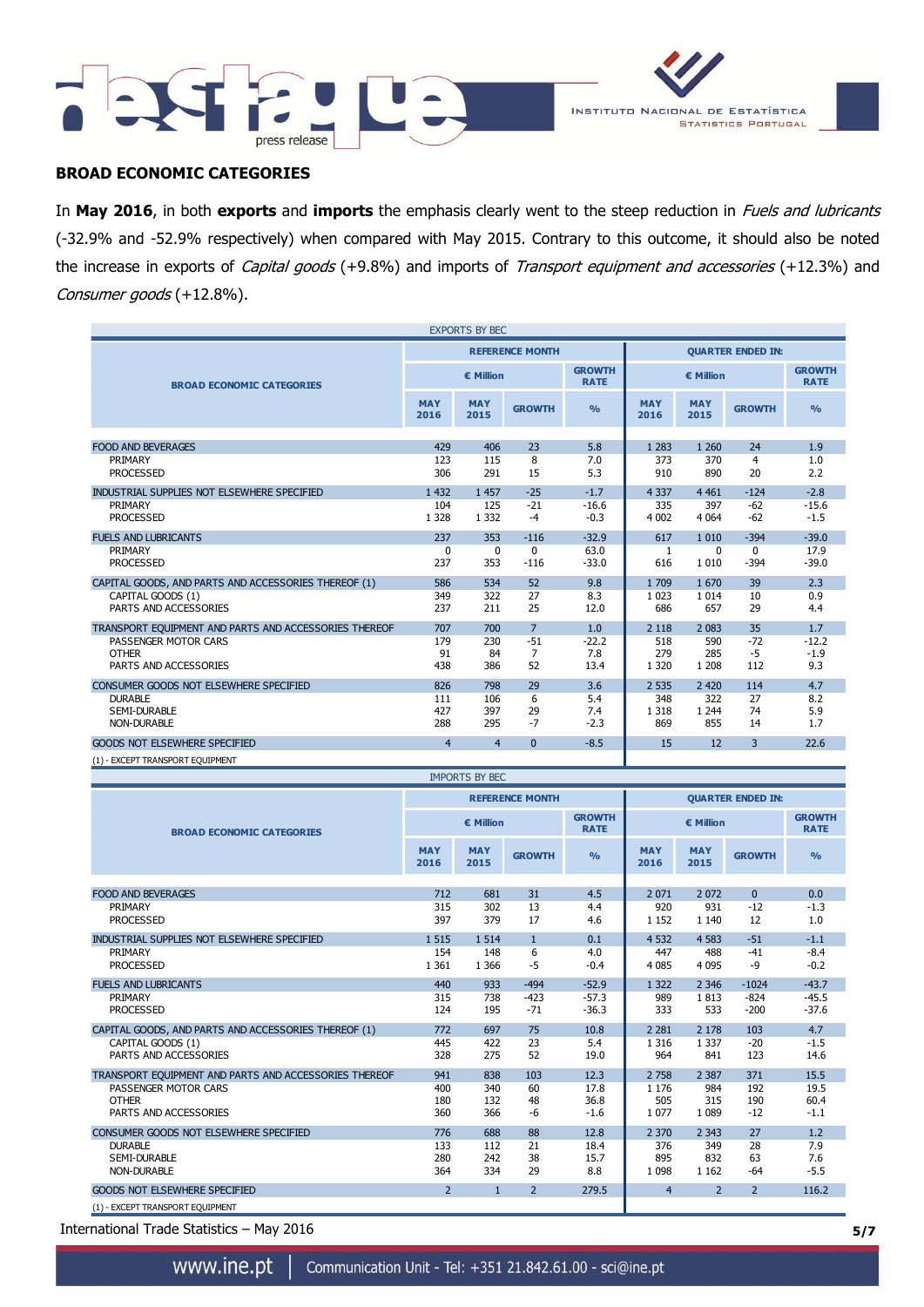



## **COUNTRIES**

Among the main countries of destination in 2015, in **May 2016** the largest annual year-on-year reductions were recorded in exports to Extra-UE partners, namely Angola (-42.5%). Exports to the Netherlands also recorded a reduction of 19.8%.

With regard to imports, in **May 2016** there were large reductions recorded in two of the main supply markets vis-à-vis May 2015: Angola (-99.7%) and the United States (-39.7%).

| EXPORTS BY COUNTRIES AND ECONOMIC ZONES  |                    |                    |                        |                              |                          |                    |               |                              |
|------------------------------------------|--------------------|--------------------|------------------------|------------------------------|--------------------------|--------------------|---------------|------------------------------|
|                                          |                    |                    | <b>REFERENCE MONTH</b> |                              | <b>QUARTER ENDED IN:</b> |                    |               |                              |
| <b>COUNTRIES AND ECONOMIC ZONES</b>      | € Million          |                    |                        | <b>GROWTH</b><br><b>RATE</b> | € Million                |                    |               | <b>GROWTH</b><br><b>RATE</b> |
|                                          | <b>MAY</b><br>2016 | <b>MAY</b><br>2015 | <b>GROWTH</b>          | O <sub>0</sub>               | <b>MAY</b><br>2016       | <b>MAY</b><br>2015 | <b>GROWTH</b> | O <sub>0</sub>               |
|                                          |                    |                    |                        |                              |                          |                    |               |                              |
| <b>MAIN PARTNER COUNTRIES IN 2015:</b>   |                    |                    |                        |                              |                          |                    |               |                              |
| <b>ES SPAIN</b>                          | 1 1 5 8            | 1 1 0 3            | 55                     | 5.0                          | 3 3 9 7                  | 3 2 3 2            | 165           | 5.1                          |
| FR FRANCE                                | 522                | 497                | 25                     | 5.0                          | 1 6 3 2                  | 1 5 6 4            | 68            | 4.3                          |
| DE GERMANY                               | 533                | 532                | $\mathbf{1}$           | 0.1                          | 1 5 1 3                  | 1 5 5 6            | $-43$         | $-2.8$                       |
| <b>GB UNITED KINGDOM</b>                 | 293                | 263                | 30                     | 11.6                         | 914                      | 839                | 76            | 9.0                          |
| US UNITED STATES                         | 211                | 219                | -8                     | $-3.8$                       | 608                      | 673                | $-65$         | $-9.7$                       |
| AO ANGOLA                                | 100                | 175                | -74                    | $-42.5$                      | 306                      | 560                | $-254$        | $-45.4$                      |
| <b>NL NETHERLANDS</b>                    | 135                | 169                | $-33$                  | $-19.8$                      | 436                      | 507                | $-71$         | $-14.1$                      |
| <b>IT ITALY</b>                          | 141                | 144                | $-3$                   | $-1.8$                       | 434                      | 416                | 18            | 4.3                          |
| BE BELGIUM                               | 101                | 86                 | 15                     | 17.3                         | 301                      | 290                | 11            | 3.8                          |
| CN CHINA                                 | 44                 | 41                 | 3                      | 7.2                          | 151                      | 206                | -55           | $-26.8$                      |
| <b>TOTAL EURO ZONE</b>                   | 2 7 10             | 2 6 4 5            | 64                     | 2.4                          | 8 0 8 2                  | 7910               | 172           | 2.2                          |
| TOTAL EUROPEAN UNION (28 MEMBERS STATES) | 3 1 9 9            | 3 1 1 5            | 84                     | 2.7                          | 9 6 20                   | 9 3 8 4            | 236           | 2.5                          |
| <b>TOTAL EXTRA-EU</b>                    | 1 0 2 2            | 1 1 3 6            | $-114$                 | $-10.1$                      | 2 9 9 4                  | 3 5 3 3            | $-539$        | $-15.3$                      |

| <b>IMPORTS BY COUNTRIES AND ECONOMIC ZONES</b> |                    |                    |                        |                              |                          |                    |                |                              |
|------------------------------------------------|--------------------|--------------------|------------------------|------------------------------|--------------------------|--------------------|----------------|------------------------------|
|                                                |                    |                    | <b>REFERENCE MONTH</b> |                              | <b>QUARTER ENDED IN:</b> |                    |                |                              |
| <b>COUNTRIES AND ECONOMIC ZONES</b>            | € Million          |                    |                        | <b>GROWTH</b><br><b>RATE</b> | € Million                |                    |                | <b>GROWTH</b><br><b>RATE</b> |
|                                                | <b>MAY</b><br>2016 | <b>MAY</b><br>2015 | <b>GROWHT</b>          | $\frac{9}{6}$                | <b>MAY</b><br>2016       | <b>MAY</b><br>2015 | <b>GROWHT</b>  | $\frac{9}{0}$                |
| <b>MAIN PARTNER COUNTRIES IN 2015:</b>         |                    |                    |                        |                              |                          |                    |                |                              |
| <b>ES SPAIN</b>                                | 1646               | 1 6 4 4            | 2                      | 0.1                          | 4 9 6 6                  | 4 9 3 9            | 27             | 0.5                          |
| <b>DE GERMANY</b>                              | 720                | 654                | 66                     | 10.1                         | 2 1 1 7                  | 2 0 0 3            | 114            | 5.7                          |
| FR FRANCE                                      | 403                | 379                | 24                     | 6.4                          | 1 2 2 5                  | 1 1 4 9            | 76             | 6.6                          |
| <b>IT ITALY</b>                                | 280                | 290                | $-10$                  | $-3.4$                       | 857                      | 868                | $-11$          | $-1.3$                       |
| NL NETHERLANDS                                 | 271                | 252                | 19                     | 7.5                          | 797                      | 785                | 13             | 1.6                          |
| <b>GB UNITED KINGDOM</b>                       | 159                | 146                | 13                     | 9.0                          | 472                      | 548                | $-77$          | $-14.0$                      |
| CN CHINA                                       | 154                | 123                | 30                     | 24.5                         | 415                      | 398                | 17             | 4.4                          |
| BE BELGIUM                                     | 137                | 139                | $-3$                   | $-2.0$                       | 437                      | 451                | $-14$          | $-3.2$                       |
| AO ANGOLA                                      |                    | 185                | $-185$                 | $-99.7$                      | 164                      | 385                | $-221$         | $-57.4$                      |
| US UNITED STATES                               | 74                 | 123                | $-49$                  | $-39.7$                      | 194                      | 290                | $-95$          | $-32.9$                      |
| <b>TOTAL EURO ZONE</b>                         | 3 5 8 4            | 3 5 18             | 66                     | 1.9                          | 10 796                   | 10 754             | 43             | 0.4                          |
| TOTAL EUROPEAN UNION (28 MEMBERS STATES)       | 3 9 8 3            | 3884               | 99                     | 2.5                          | 11 9 94                  | 11 990             | $\overline{4}$ | 0.0                          |
| <b>TOTAL EXTRA-EU</b>                          | 1 1 7 5            | 1 4 6 8            | $-293$                 | $-20.0$                      | 3 3 4 4                  | 3 9 20             | $-577$         | $-14.7$                      |